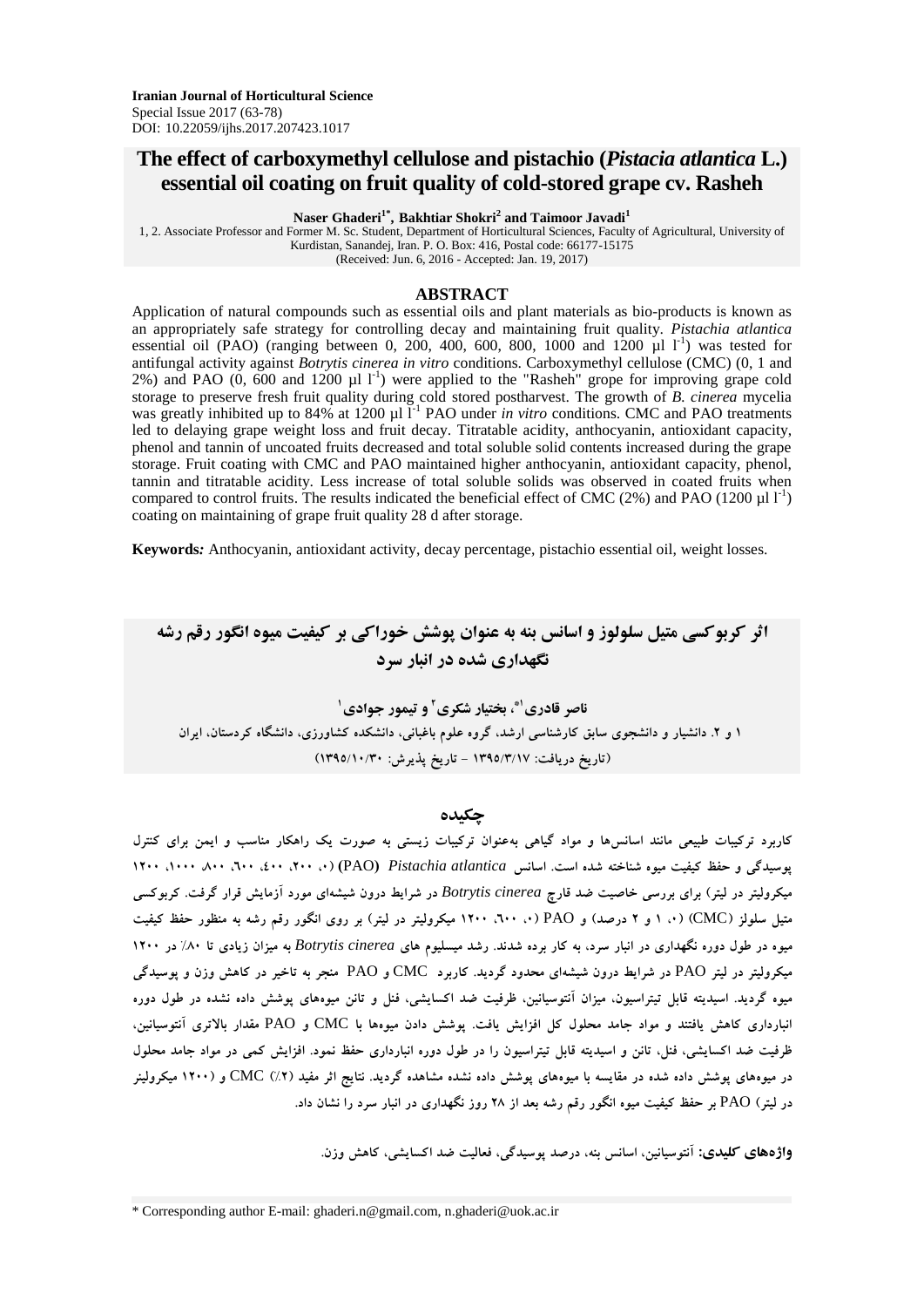## **Introduction**

For decades, fruit postharvest management aim of maintaining of fruit quality at the highest level has been a challenge. Fruit quality is normally at a higher level in fully ripe fruits, while fruit shelf and storage life after the harvest is usually expanded when fruits are less mature or unripe at the harvest time (Toivonen, 2007). However, fruits which are commercially harvested at the commercial ripening stage (not overripe or senescent) show many disorderliness like fungal decays and physiological deterioration leading to a decrease in shelf life. Grape is considered as an important source of nutritional antioxidant compounds like phenolic compounds such as anthocyanins, tannins, and flavonoids (Baiano and Terracone, 2011; Lutz *et al.*, 2011). The table grape quality decreases during decreases during postharvest storage because of dehydration, loss of weight, tissue loosening, browning of rachis, off-flavor and abnormal aromas in over-ripe fruits and high incidence of berry decay (Elmer and Reglinski, 2006). Moreover, berry fungal decay mainly caused by *Botrytis cinerea* fungi, could commercially reduce fruit quality and fruit consumption (Chervin et al., 2009). Gray mold often occurs in the field at the flowering stage and consequently postharvest decay might occur by remaining conidia on the berry surfaces (Crisosto *et al*., 2002; Guillén *et al*., 2007).

Based on recent restrictions in using synthetic fungicides, they should be replaced by available natural alternatives such as plant based essential oils like natural oils of *Eucalyptus* and *Cinnamon* species. There are different reports which show the activity of these natural-based oils versus a wide range of plant pathogens (Ramezani *et al*., 2002; Serrano *et al*., 2005). Some phenolic compounds are

the main part of essential oils of plant origin with strong potential to inhibit microbial pathogens (Antunes and Cavavo, 2010). Postharvest application of *Thymus vulgaris* and *Carum copticum* oils on inoculated tomato fruit by *Penicillium digitatum* and *Alternaria alternata* have been studied (Abdolahi *et al*., 2010). Thyme oil is used for control of *B. cinerea*, *Rhizopus stolonifer*, *Alternaria alternata* (Plotto *et al*., 2003) and *C. gloeosporioides* (Sellamuthu *et al*., 2013) during *in vitro* tests. *In vitro* tests exhibited that cinnamon oil effectively controlled *C. gloeosporioides* in banana (Maqbool *et al*., 2010). Another report of an *in vitro* experimental study showed *P. atlantica* methanol extracts to be the best inhibitor against the mycelial growth of *Geotrichum candidum* (Talibi *et al*., 2012).

Recently, different organic compounds including wax, celluloses, lipids, starch and alginate have mainly been utilized as edible coatings to properly stop fruit weight loss in storage (Cha and Chinnan, 2004). Carboxymethyl cellulose (CMC) is one of the most momentous water-soluble cellulose origin, with a great number of uses in the food, cosmetics, pharmaceuticals and detergents (Togrul and Arslan, 2003). Coating with alginate and carboxymethyl cellulose is used for preservation of grapes during storage (Yinzhe and Shaoying, 2013). Moreover, fruit edible coatings by polysaccharide materials such as carboxymethyl cellulose have been evaluated for their effects on fruit quality based on delaying fruit ripening, senescence and decay (Maftoonazad et al., 2008). Hussain et al. (2015) recommended CMC and irradiation as a suitable combination for maintaining plum quality and delaying the fruit decay during storage.

Essential oil of *Pistacia atlantica*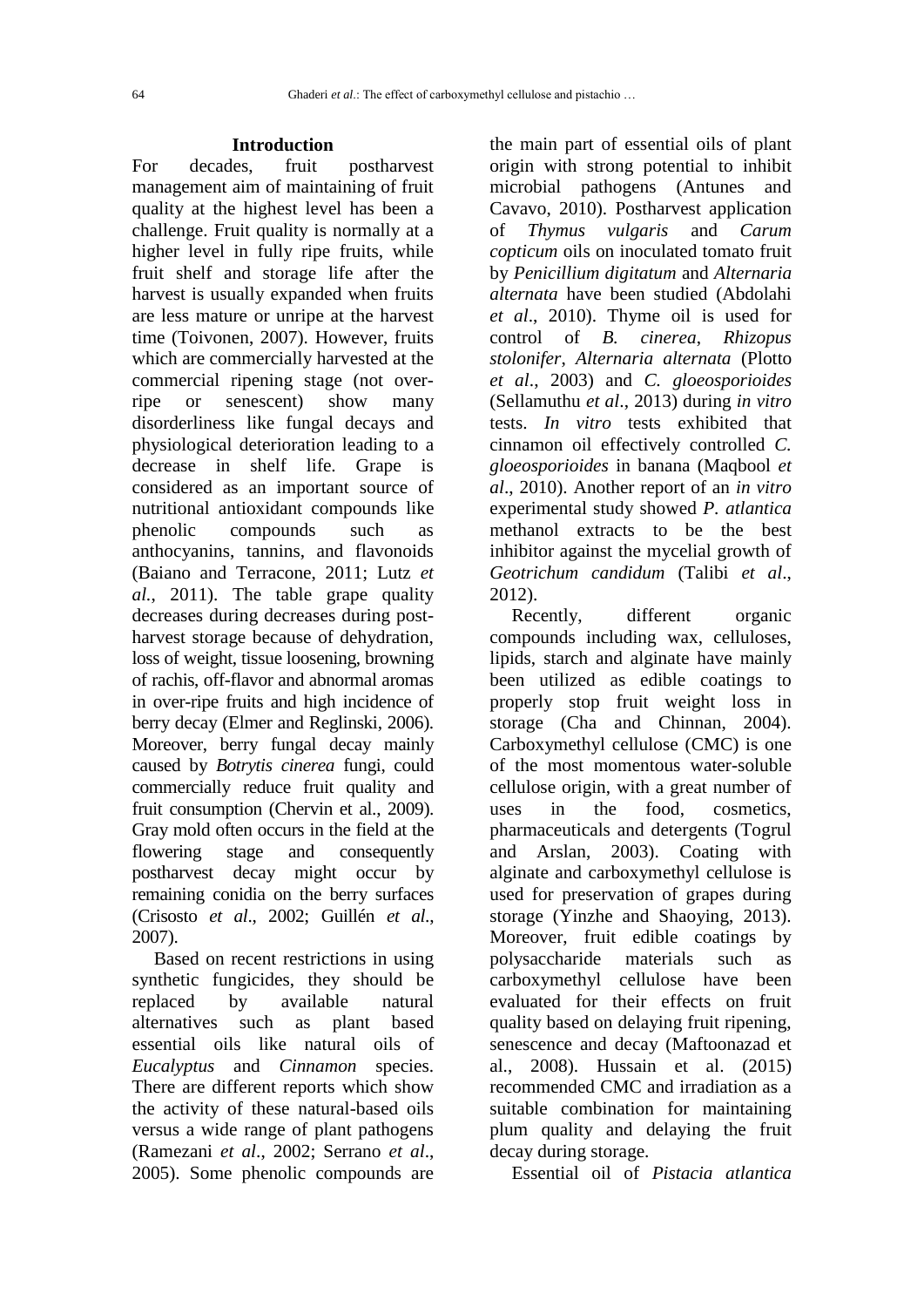*Sub sp. Kurdica* which also has antifungal properties might be effective in declining fruit decay (Hesami *et al*., 2013). Alpha–pinene as main compound of *Pistacia atlantica*  essential oil show antifungal activities (Xia et al., 1999; Delazar et al., 2004). Application of alpha-pinene can clearly destroy fungal cell wall and cytoplasm and alter the fungal morphology. Moreover, DNA and RNA synthesis, cell wall polysaccharide and ergosterol of cytoplasmic membrane is inhibited (Xia et al., 1999). However, thus far there has been no reports on the effect of postharvest *Pistachia atlantica* essential oil (PAO) treatments in fruit quality preservation.

"Rasheh" is a main grape cultivar grown in rain fed regions in the west of Iran. Therefore, the objective of the present experiment was to determine the efficiency of PAO *in vitro* and PAO and CMC *in vivo* in controlling "Rasheh" postharvest decay and impact on the characteristics of postharvest quality. Our results might introduce this product as an interesting and innovative commercial product as well as a substitute to the synthetic postharvest fungicides.

# **Materials and Methods Plant materials and metabolite extraction**

Organically grown table grape (*Vitis vinifera* cv. Rasheh) at the ripe stage was harvested in Negel in Kurdistan province, Iran and instantly transferred to the laboratory followed by selection of grape bunches with uniform shape, size, color, and no defects. *P. atlantica* essential oil (PAO) was extracted from 100g of gum material through water-distillation with a Clevenger-type (Schot duran, Germany) apparatus for three hours. Carboxymethyl cellulose (food grade) (Sigma-Aldrich Co., USA) was Solved in sterilized double-distilled water by stirring at 80◦C to acquire a final concentration of up to 1% and 2%. Carboxymethyl cellulose (CMC) is a cellulose derivative with carboxymethyl groups that has been synthesized by the alkali-catalyzed reaction of cellulose with chloroacetic acid (Baar & Kulicke, 1994).

# **In vitro antifungal assay**

Potato dextrose agar (PDA) medium was used for *in vitro* antifungal assay. Cold prepared medium was placed into the slopes on which seven different PAO concentrations: 0 (control), 200, 400, 600, 800, 1000 and 1200 µl  $1^{-1}$ were added. After setting, 5 mm agar disk from *B. cinerea* a pure culture was placed in the PDA center plate containing PAO. Control plates included only PDA. Petri plates were then incubated for 4 d at  $23 \text{ °C}$ . For each oil concentration five replicates were prepared. *B. cinerea* growth was calculated by determining of two diameters of each colony and PAO prevention capacity was obtained as the percentage of radial inhibition of growth compared to the no trated petri plate (Nordin *et al*., 2013; Tanovic *et al*., 2015).

# **In vivo assay**

PAO and CMC were selected to examine their effects on rot under cold storage. Grape bunches (300 g) were dipped for 2- 3 min in 600 and 1200  $\mu$ l l<sup>-1</sup> PAO, 1% and 2% (w/v) CMC and sterile distilled water as a control. Subsequently, they were dried at room temperature with natural convection for 2–3 h, then stored in holed polyethylene terephalate trays under cold storage for periodic evaluation of physicochemical parameters (temperature  $4\pm1\degree C$ , RH85–90%). Three different bunches for each time/treatment were determined for different characteristics as explained below, at different cold storage periods at 1, 7, 14, 21 and 28 days. After each storage time, all stored samples were placed at room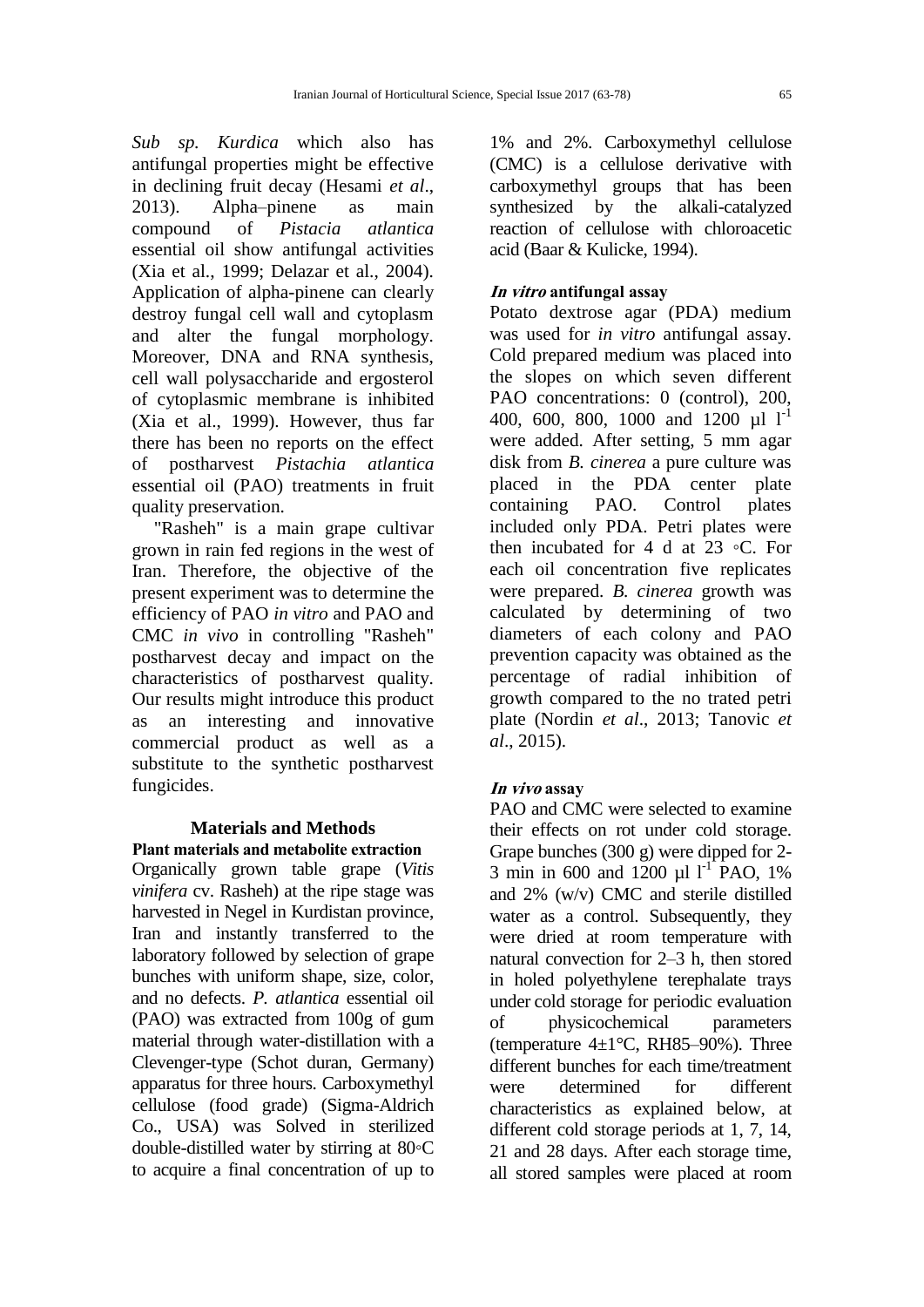temperature before the measurement of qualitative characteristics to simulate market process.

#### **Weight loss and rotted berries**

Coated and uncoated grape bunches weight loss were determined at different storage periods. Weight losses were stated as a percentage loss of the initial weight (storage time=0). The difference as a percentage from the original weight was calculated (weight  $loss\% = [initial]$ weight − weight at examined date/initial weight]  $\times$  100). Naturally occurred rot was evaluated and grape berries that were infected with gray mold were identified and expressed as the percentage of rotted berries. Fruit-rot was estimated based on the following formula: Incidence of fruit-rot= (Number of berries exhibiting rot **/** total number of investigated berries)  $\times$  100 (Castillo *et al*., 2010; Youssef & Roberto, 2014).

## **Titratable Acidity, pH and Total Soluble Solids**

Berries were sellected from each replication and the fruit juice of 10 berries for each repetition was used to measuring total soluble solids (TSS) and titratable acidity (TA). Fruits were homogenized and the resultant pulp was filtered. The pH of the fruit juice was measured using a digital pH meter. For measurment of TA, 10 mL of fruit juice was titrated against 0.1 N NaOH up to pH 8.2. The results were stated as % of tartaric acid. TSS was measured for each group with a digital refractometer at 20◦C.

## **Determination of Antioxidant capacity**

Activity of antioxidant was evaluated using assessment of samples free radical scavenging activity with stable radical 2,2-diphenyl-1-picrylhydrazyl (DPPH), as described by Sanchez-Moreno *et al*. (2003) and modified by Sanchez-Gonzalez *et al*., (2011) for grape.

#### **Determination of Total Anthocyanin**

Amount of total anthocyanin was measured with pH-differential method as described by Mónica, and Wrolstad (2001). The attained grape extracts in methanol were diluted with buffer to get an absorbance at the linear range of the spectrophotometer. The diluted grape extracts pH values were 1.0 (0.025 M potassium chloride buffer) and 4.5 (0.4 M sodium acetate buffer), respectively. Absorbance was read using a spectrophotometer (S2100 SUV, U.S.A) at 520 and 700 nm. Total anthocyanin pigment (mg/kg) was determined as milligram of malvidin-3-O-glu per 1000 g fruit.

## **Phenol analysis**

Grape total phenolic content was measured with Folin-Ciocalteu reagent as discribed by Slinkard and Singleton (1977) and gallic acid used as standard phenolic compound for drawing of standard curve. The absorbance was measured at 760 nm by spectrophotometer (Beckman UV-DU 520, USA).

#### **Statistical analysis**

Data for all parameters were subjected to the analysis of variance (ANOVA). Mean comparisons were carried out using LSD at P<0.05. SAS software (Version 9.1) was used for all analyses.

# **Results and discussion In vitro and in vivo antifungal assay**

The inhibition of fungal expansion, as a function of PAO concentration is shown in Figurs 1 and 2. In comparison to control treatment, the growth of fungal mycelia (*B cinerea* L.) was significantly  $(P= 0.05)$  decreased, as a result of PAO application. *In vitro* inhibition was directly related to the concentrations of PAO. PAO 1200 µl  $I^{-1}$  exhibited strong antifungal activity against *B. cinerea*, with respective inhibition values of 84%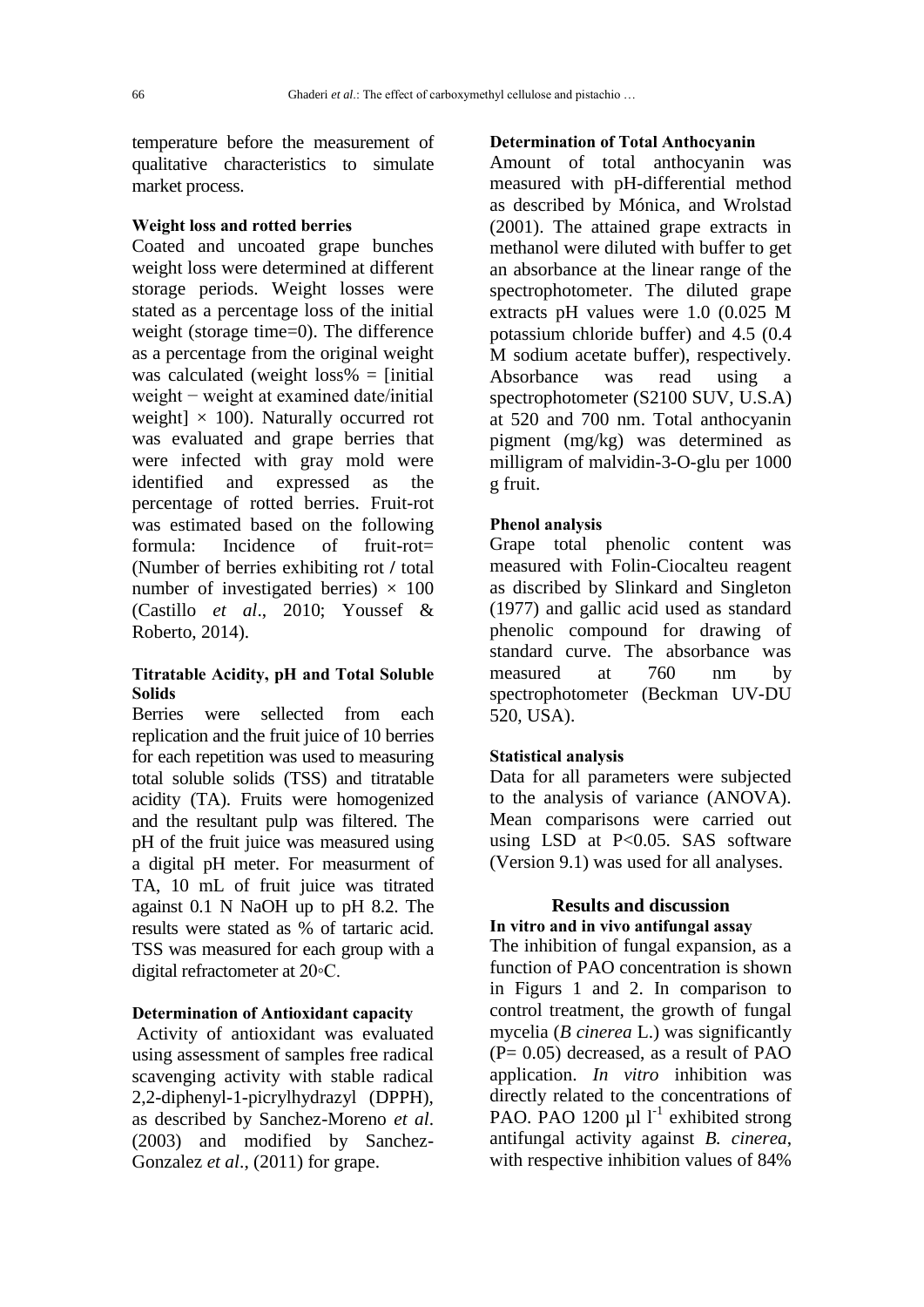by measuring the percentage of radial growth inhibition of molds in PDA medium (Figure 1). The PAO concentrations 200, 400, 600, 800 and 1000  $\mu$ l l<sup>-1</sup> also significantly suppressed the *B. cinerea* mycelia growth compared to the control but was not as effective as 1200 µl l<sup>-1</sup>. Pistacia *Atlantica* essential oil showed antifungal activity against grey mold of *B. cinerea* (Hesami *et al*., 2013). As Talibi *et al.* (2012) reported the methanol extract of *Pistacia atlantica* 

resulted in a higher antifungal activity against *Geotrichum candidum.* The function and antimicrobial mechanism of essential oils has been characterized as the disruption of cellular membrane function and interferes with active sites of enzymes and cellular metabolism (Marino *et al*., 2001). Essential oils may change the permeability of microbial membranes for captions and altered ion gradients lead to the impairment of vital cell processes and eventually cell death (Ultee *et al*., 1999).



Figure 1. The effect of pistachio (*Pistacia atlantica* L.) essential oil ( $\mu$ l l<sup>-1</sup>) on percent of inhibition *Botrytis cinerea* inhibition (percentage) culture. Different letters stand for statistically significant differences at  $P < 0.05$ . Bars in each mean symbol indicate the standard error.



Figure 2. Effect of different pistachio (*Pistacia atlantica* L.) essential oil concentrations on inhibition of *Botrytis cinerea* in vitro culture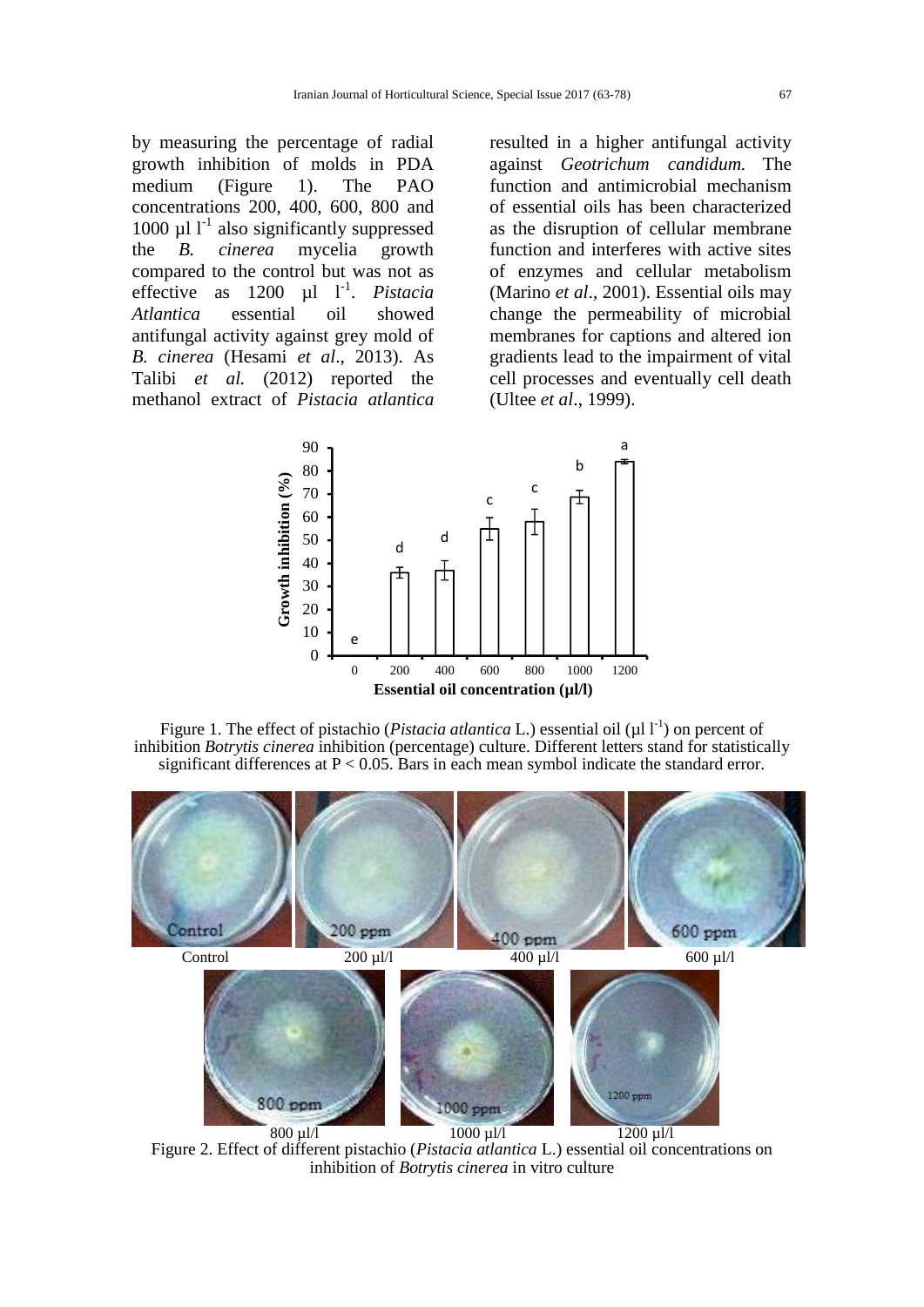As compared to the untreated fruit, all tested PAO and CMC concentrations reduced the number of infected fruits (Figure 3). The results showed thet PAO and CMC could significantly reduce the decay incidence on the grape compared to the control. Data on decay percentage indicated that control samples started decaying after 7 days while fruits coated by CMC 1 and 2% and PAO started decaying after 14 days of storage. This indicates that the organic extracts of *Pistacia atlantica* contain active compounds, with some antifungal activity. Previous reports indicate that fruit decay in raspberry was reduced during postharvest treatments with essential oil of *Melaleuca alternifoli*  (Wang, 2003). The effect of carboxymethyl cellulose coating has also been investigated for delaying decay and its positive effect on maintaining peach fruit quality (Maftoonazad *et al*., 2008). Our results are in accordance with the results of other researchers, who have reported antifungal activities of peppermint and sweet basil volatile oils (Ziedan and Farrag, 2008), cinnamon (*Cinnamomum zeylanicum* L.) oil (Tzortzakis, 2009; Xing *et al.,* 2010) and ajowan fennel essential oils (Abdolahi *et al.,* 2010). Coating made with CMC and PAO in the present study was effective in reducing grape berry decay compared to the uncoated fruits. These results were in agreement with those obtained by Hussain *et al*., (2015) who recorded the extension of plum shelf life by CMC coating at 1and 2%.

## **Weight loss, Titratable Acidity, pH and Total Soluble Solids**

Weight loss of fruit in all treatments increased during the storage time, but was significantly greater in control than treated fruits (Figure 4). Weight loss occurred mainly during the first 7 days of storage and was more pronounced for controls than coated samples with PAO

and CMC which showed the smallest weight losses. The uncoated samples experienced an accelerated weight loss during storage, which can be attributed to an increase in the fruit's metabolic activity, associated with tissue senescence over long storage times. This process is slowed down after coating application, as reported in previous studies for the Muscate cultivar (Sánchez-González *et al*., 2011a; Pastor *et al*., 2011). Lower reduction of weight loss was obtained in the coated grape than the uncoated samples and essential oil improved this property, as maight be expected from its hydrophobic nature (Sánchez-González *et al*., 2009, 2010a, 2010b, 2011a). In agreement with present study, Hassani *et al*. (2015) showed that weight loss in essential oil treated apricots was lower than control. PAO coating had a strong effect in maintaining higher weight at the end of storage period. These results are in agreement with the results reported by Tian *et al*. (2011) which indicated coatings with eucalyptus and cinnamon oils significantly reduced weight loss compared to the control. The respiration rate was clearly affected by the essential oil concentration and the infection degree (Cristescu *et al*., 2002). Similarly, in our experiment, it could be concluded that the tested essential oil had a positive influence on weight loss of grapevine fruits by reducing respiration rate. Our results illustrate that CMC has a potential as an edible coating for postharvest as well. Lower level of weight loss through the use of CMC coatings on grape has previously been observed by Yinzhe and Shaoying (2013). The positive effect of polysaccharide coatings as a water barrier in citric fruit and the efficient effect of CMC coating on preserving fruit quality have been reported (Valencia-Chamorro *et al*., 2009; Hussain *et al*., 2015).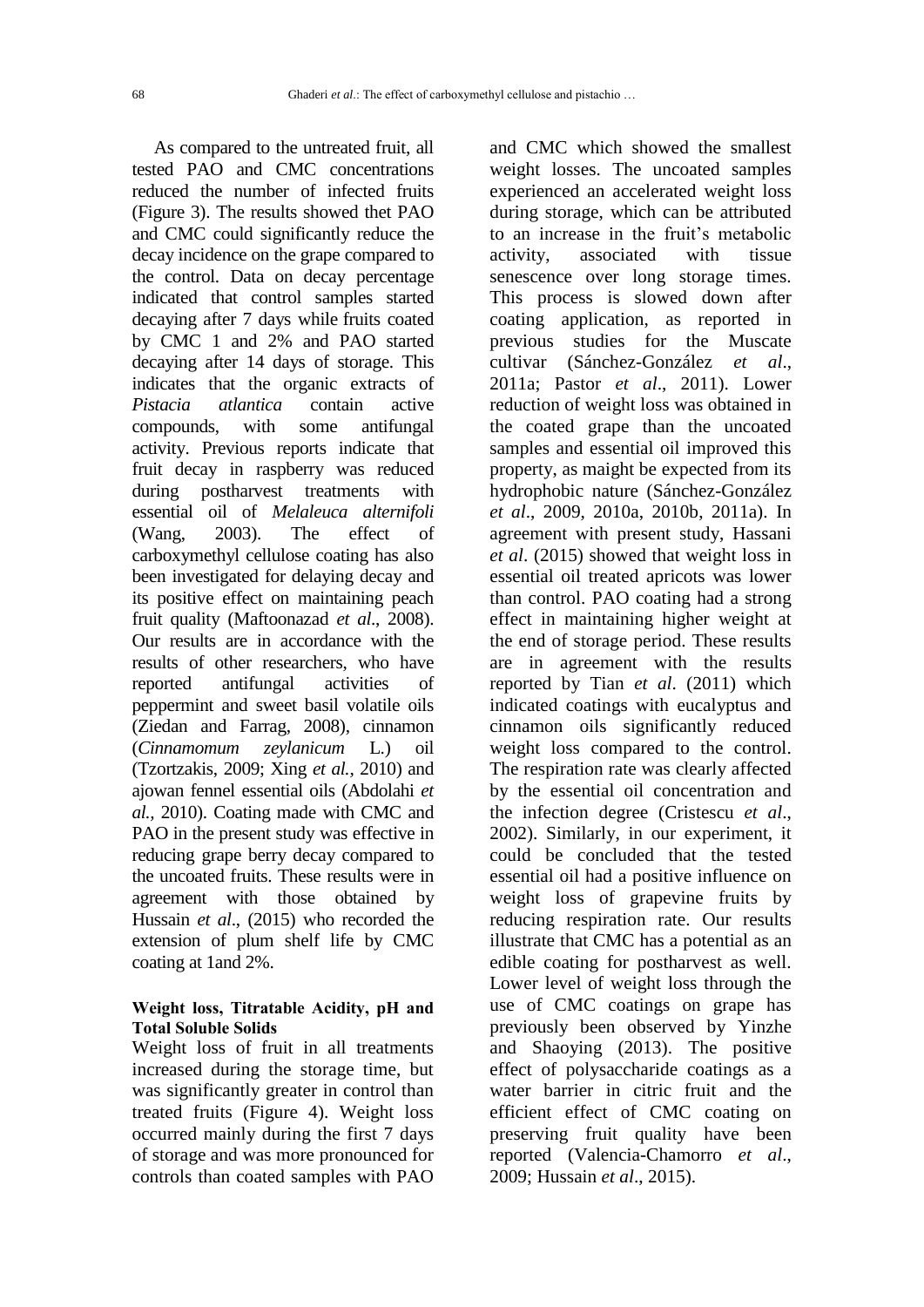

Figure 3. Effect of Carboxymethyl cellulose (CMC) (A) and pistachio (*Pistacia atlantica* L.) essential oil (EO) (B) on infected fruit of cold-stored grapes 28 days after storing. Bars in each mean symbol indicate the standard error.



Figure 4. Effect of Carboxymethyl cellulose (CMC) (A) and pistachio (*Pistacia atlantica* L.) essential oil (EO) (B) on weight loss (%) of cold-stored grapes. Bars in each mean symbol indicate the standard error.

Change in total soluble solids contents (TSS), pH and titratable acidity (TA) of different samples as a function of storage time is shown in Figure 5 and Figure6. TSS content and pH increased while TA decreased during storage with the progress of the ripening process. This behavior indicates gradual ripening of grapes during the storage period as reported by other researchers for other grape cultivars (Valero *et al*., 2006; Meng *et al*., 2008; Sánchez-González *et al*., 2011a). The coating of grapevine berry with CMC and PAO had a strong impact on preserving of TSS and pH values at the storage period end. The highest amount of TSS was obtained for untreated samples, followed by those

coated with PAO and CMC. In agreement with present study previous study showed that using of *C. copticum*  and *E. caryophyllata* oils for apricot fruit coating has retained TSS and TA during storage (Hassani *et al*., 2012). Malmiri *et al*. (2011) has shown that coatings with cellulose has maintained TSS content considerably.

TA changes were lower in coated berries with CMC and PAO. It is possible that the rise in respiration of deffective fruits sstimulate usage of organic acids and leads to a reduction of fruit TA (Zokaee Khosroshahi *et al*., 2007). Higher levels of TA in CMC and PAO coated table grape could be attributed to protective  $O_2$  barrier or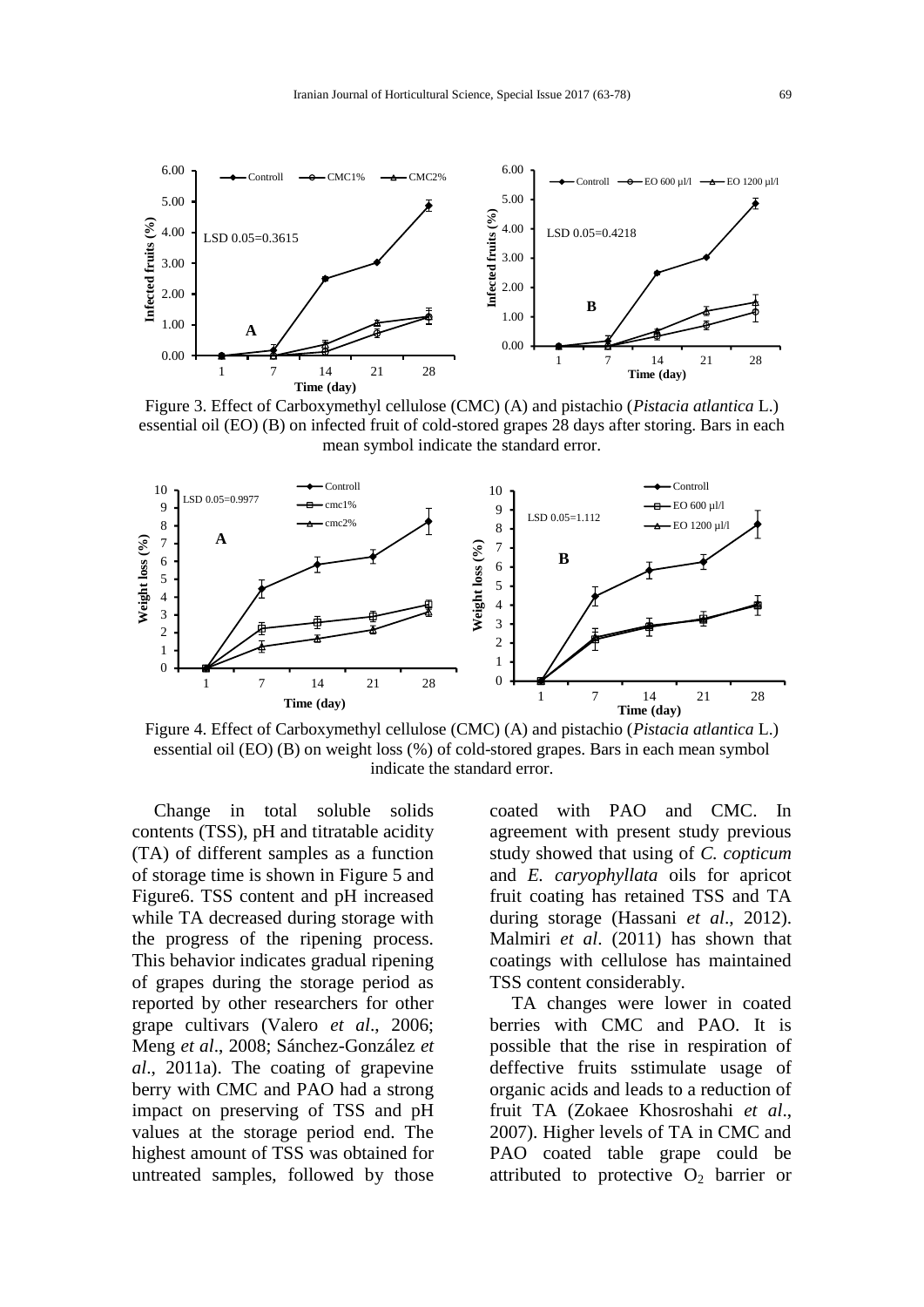

oxygen supply decline on the surface of fruit which inhibits respiration (Jiang and Li, 2001). Therefore, our results confirmed PAO benefitial effects on complex biochemical changes associated with ripening.

Figure 5. Effect of Carboxymethyl cellulose (CMC) (A, C) and pistachio (*Pistacia atlantica* L.) essential oil (EO) (B, D) on total soluble solid (TSS) and titratable acidity (TA) of cold-stored grapes. Bars in each mean symbol indicate the standard error.



Figure 6. Effect of Carboxymethyl cellulose (CMC) (A) and pistachio (*Pistacia atlantica* L.) essential oil (EO) (B) on pH of cold-stored grapes. Bars in each mean symbol indicate the standard error.

#### **Anthocyanin, antioxidant activity and phenol content**

The anthocyanin, antioxidant activity, phenol and tannin content of the

samples in all treatments were declined during the storage period (Figure 7, 8, 9, 10). Anthocyanin of berry in all samples were reduced during the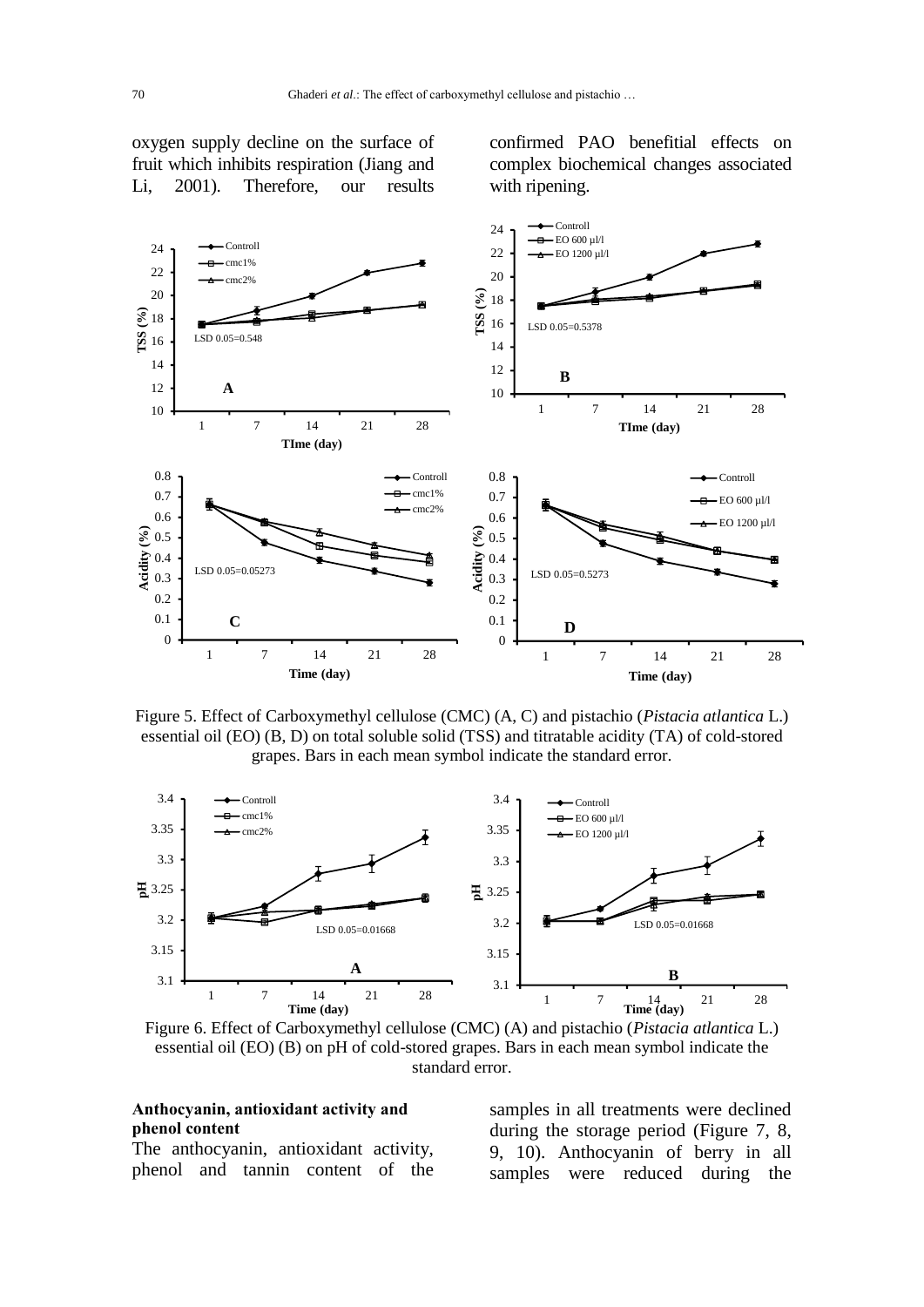storage time, but was significantly lower in uncoated than in coated fruits at the storage end (Figure 7). Therefore, CMC and PAO-coated fruits retained higher anthocyanins and phenolics content than uncoated fruits. Moreover, anthocyanin level in fruits coated with 2% CMC and  $1200 \mu l l^1$  PAO was higher than the fruits coated with 1% CMC and  $600 \mu l l^1$  PAO. Cellulose coatings have been widely employed to retardation of ripening and fruit quality loss (Yaman and Bayoindirli, 2001, Zhou *et al*., 2008). CMC as edible cellulose coating could extend storage life and inhibit fruit decay due to their capacity to alter the tissues internal atmosphere (Tien et al. 2000). Edible coatings showed a positive effect on preserving higher content of total phenolic compounds and anthocyanin, which were declined in untreated fruits because of senescence processes and over-ripening (Gol *et al*., 2013). Decrease of anthocyanin and phenolic content in present study in treated fruits could in all probability be related to the delay of fruit senescence in CMC and PAO coating treatments. Similar results were also reported by Hussain *et al* (2016) who found that after 28 days of refrigerated storage, the anthocyanin content was higher in cherries treated with CMC. In addition, essential oils improved anthocyanins contents in raspberries after 7 days of storage (Jin *et al*., 2012).

For the coated as well as control grape berries, total phenolic content was progressively decreased over the entire storage period, but control fruits had greater decrease (Figure 8) which has previously been observed in grapes (Valero et al. 2006, Meng *et al*., 2008, Sánchez-González *et al*., 2011a) and strawberries (Ferreyra *et al*., 2007). Activity of phenylalanine ammonialyase (PAL) decreases in the maturation and postharvest stages and reduction of

PAL activity leads to areduction in phenolic accumulation in grape (Meng *et al*., 2008). During storage, the fruit coated with PAO and CMC exhibited higher levels of phenols with respect to that of control. Previous work showed that postharvest putrescine and chitosan treated grape berries and chitosan treated tomato fruits exhibited higher total phenolic and antioxidant activity compared with control (Liu *et al*., 2007; Shiri *et al*., 2013). Phenolic compounds might be contributed to antioxidant activity and fruit quality (Díaz-Mula *et al*., 2012); coated fruits with higher phenolic content would have higher quality than controls. As previous study demonstrates, the fruit coating created a semi-permeable barrier that restricted gas exchange, reduced water loss, delayed ripening and senescence by modifying endogenous  $CO<sub>2</sub>$  and  $O<sub>2</sub>$ (Wang and Gao, 2013; Aloui *et al*., 2014). It seems that coatings were able to delay the loss of phenolic compounds during storage, by acting as an effective barrier against oxygen transmission.

Fruit tannin in all treatments decreased markedly during the storage time, but tannin concentration in coated fruits was higher than control (Figure 9). Khademi *et al*. (2013) showed that tannin content decreased as the storage day increased in persimon. Reduction of soluble tannin could be related to the polyphenol oxidase enzyme activity which oxidizes tannin to phenol (Bello and Henry, 2015) and complex formation between the pectin derived from cell wall, and tannins (Taira *et al*., 1997). Coating with CMC and PAO might lead to reduction of reaction with oxygen and higher rates of tannin is preserved under these conditions. As tannins interact with oxygen this compound further polymerizes and becomes less astringent (Conde *et al*., 2007). In agreement with the present study Barman *et al*. (2014) reported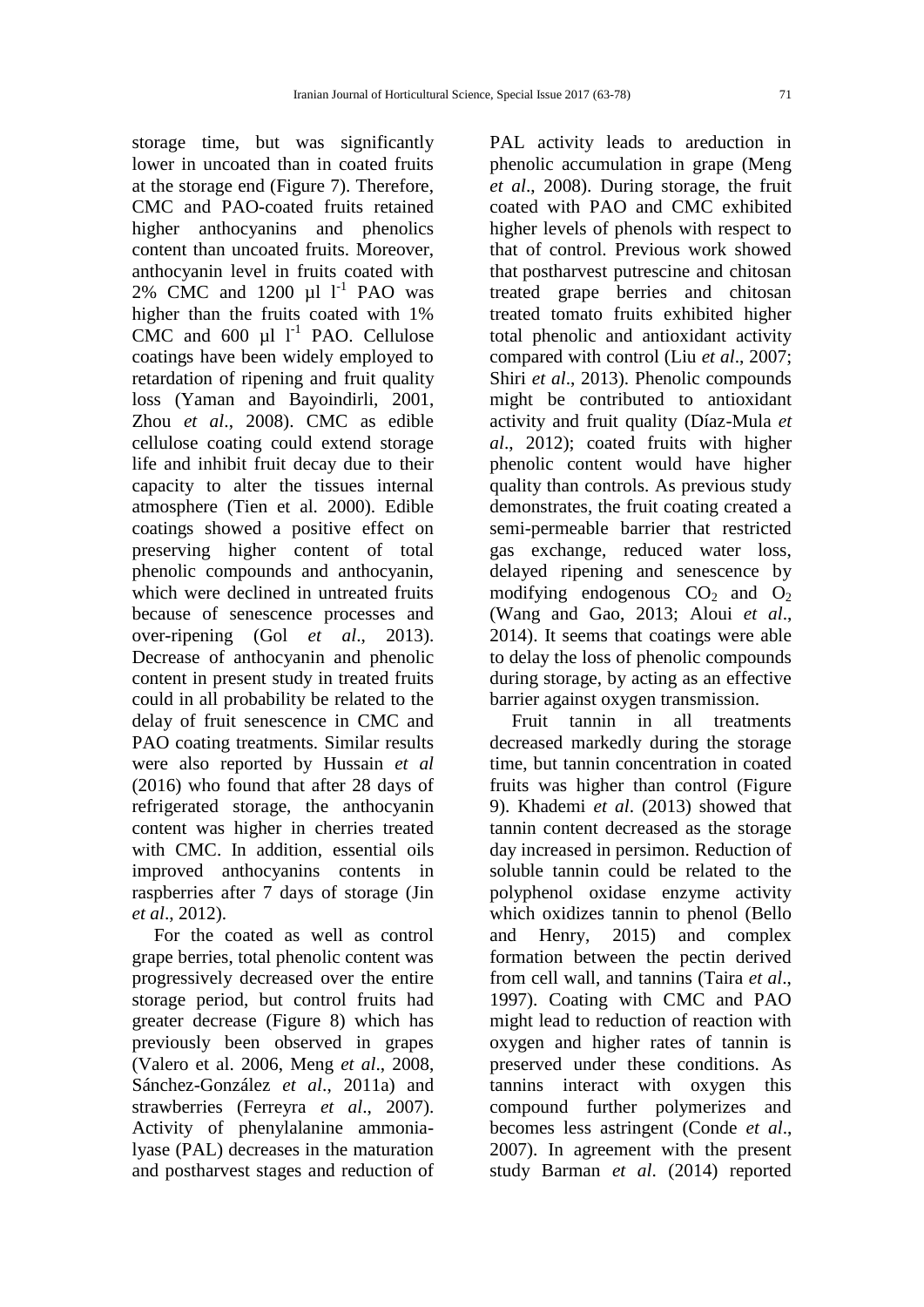coating of pomegranate aril with putrescine + carnauba maintained significantly higher tannin content than control on  $60<sup>th</sup>$  day of the storage period.

The sample antioxidant capacity was highest during the first seven storage days, but afterwards strongly decreased in all treatments (Figure 10), which could be attributed to the reduction of phenolic compounds and tannin (Figure 8,9,10). In our study, the application of CMC  $(2\%)$  and PAO  $(1200 \mu l l^{-1})$ resulted in preserving the higher antioxidant activity after 28 days in coated fruits than uncoated fruits. The main cause for higher maintenance of total antioxidant activity might be explicated by lowering losses of anthocyanin, phenolic contents and tannins in treated fruits with CMC and PAO during storage period. Grape is

considered as great sources of phenolic compounds, which are mostly responsible for the grapes antioxidant attributes (Baiano and Terracone, 2011). Therefore, preservation of phenolic content in fruits coated with CMC and PAO has led to maintenance of higher antioxidant activity. Another reason for higher antioxidant retention in PAO treated berry might be due to PAO capacity to acting as scavenger of free radicals. There have been numerous studies on antioxidant activity of *P. lentiscus,* which is a considerable source of natural antioxidants (Hatamnia *et al*., 2014; Gourine *et al*., 2010). Similar to the present study, application of cinnamon leaf oil inhibited fungal decay and preserved antioxidant activity of grape during storage period (Melgarejo-Flores *et al*., 2013).



Figure 7. Effect of Carboxymethyl cellulose (CMC) (A) and pistachio (*Pistacia atlantica* L.) essential oil (EO) ( $\mu$ l l<sup>-1</sup>) (B) on anthocyanin of cold-stored grapes. Bars in each mean symbol indicate the standard error.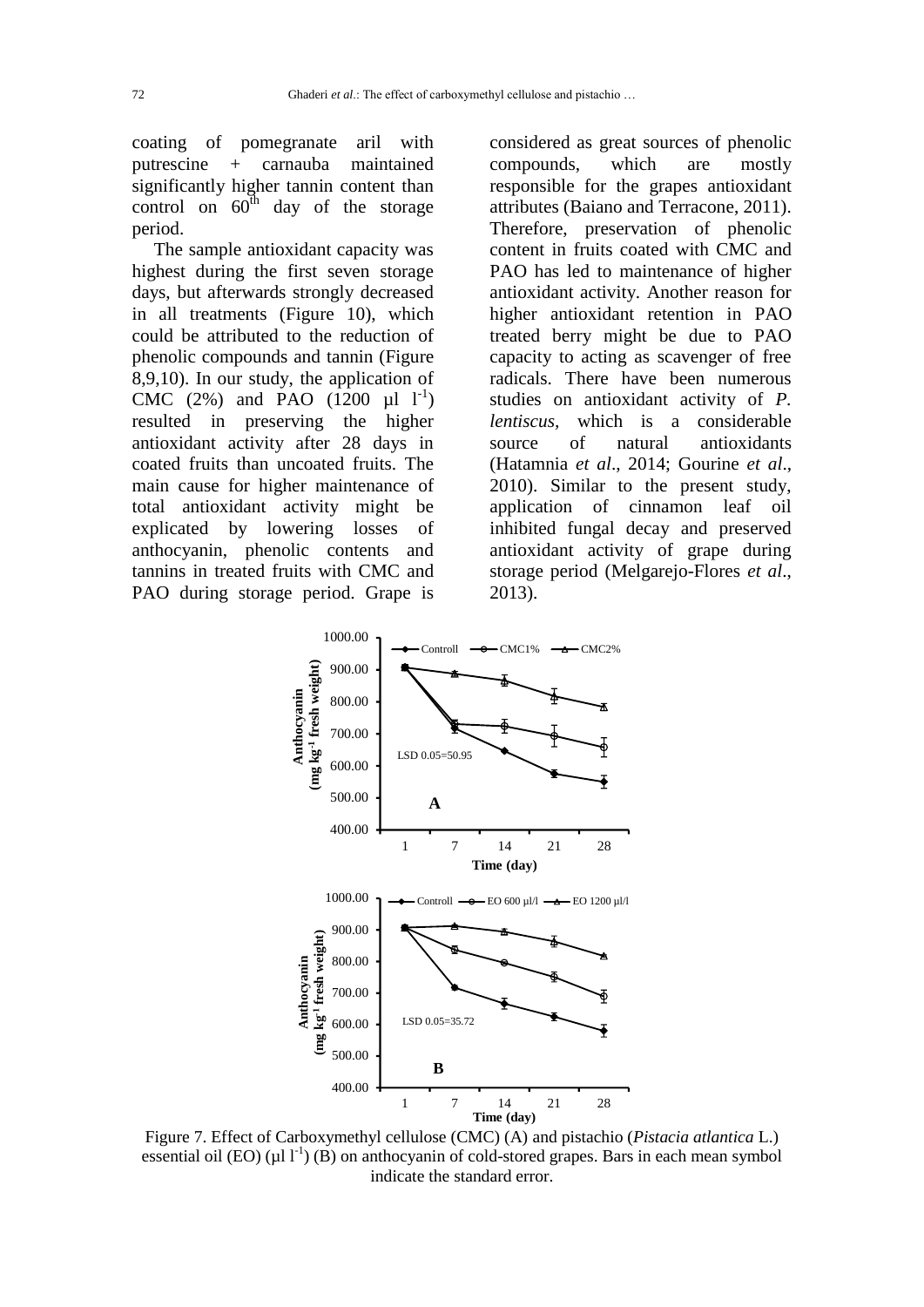

Figure 8. Effect of Carboxymethyl cellulose (CMC) (A) and pistachio (*Pistacia atlantica* L.) essential oil (EO) ( $\mu$ l l<sup>-1</sup>) (B) on phenol (Gallic acid) of cold-stored grapes. Bars in each mean symbol indicate the standard error.



Time (day)<br>Figure 9. Effect of pistachio (*Pistacia atlantica* L.) essential oil (EO) (µl l<sup>-1</sup>) and Carboxymethyl cellulose (CMC) on tannin (Tannic acid) of cold-stored grapes. Bars in each mean symbol indicate the standard error.



Figure 10. Effect of Carboxymethyl cellulose (CMC) (A) and pistachio (*Pistacia atlantica* L.) essential oil (EO) (B) on antioxidant capacity of cold-stored grapes. Bars in each mean symbol indicate the standard error.

#### **Conclusions**

Our results indicated that postharvest PAO treatment and CMC can be effective tools for extended storage and shelf life of "Rasheh"grape. The highest

antifungal effect was observed in 1200  $\mu$ l l<sup>-1</sup> PAO. PAO as a coating material resulted in fruit decay reduction due to the PAO antifungal properties. CMC and PAO coating prevent weight losses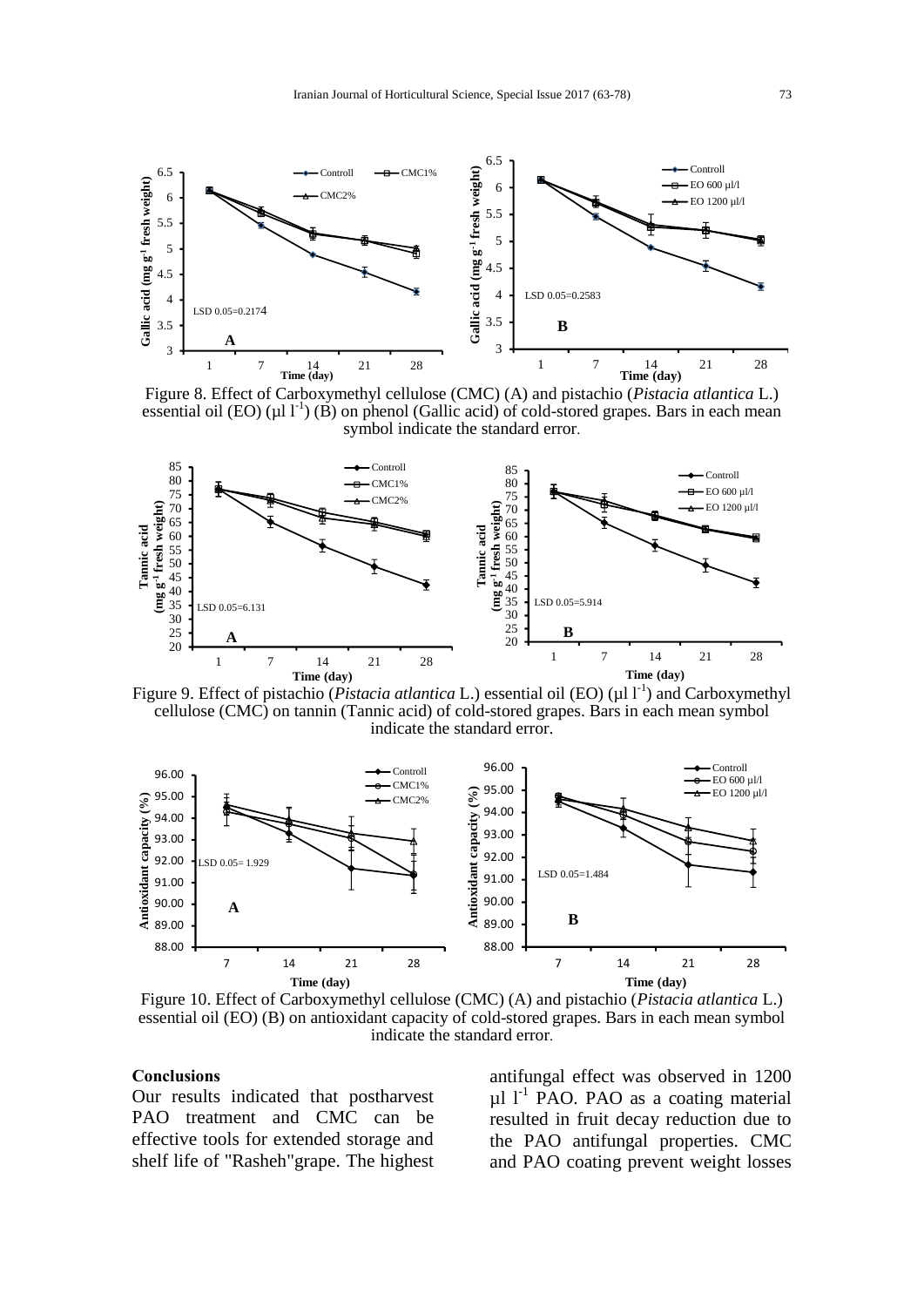and the degradation of TSS and TA. This edible coating had a positive effect on preservation higher concentrations of total phenols and anthocyanin, which were decreased in uncoated fruits. Coatings with 2% CMC and 1200  $\mu$ l l<sup>-1</sup> PAO showed greatest preservation of antioxidant activity. The use of this

useful coating enhances the benefits based on preservation of qualitative parameters and limiting of the microbial spoilage. According to our results the application of *P. Atlantica* essential oil might be a groundbreaking and valuable tool, and a substitute for synthetic fungicides during grape storage.

# **REFERENCES**

- 1. Abdolahi, A., Hassani, A., Ghosta, Y., Javadi, T. & Meshkatalsadat, M. H. (2010). Essential oils as control agents of postharvest Alternaria and Penicillium rots on tomato fruits. *Journal of Food Safety,* 30, 341-352.
- 2. Aloui, H., Khwaldia, K. H., Sa´nchez-Gonza´ lez, L., Muneret, L., Jeandel, C., Hamdi, M. & Desobry, S. (2014). Alginate coatings containing grapefruit essential oil or grapefruit seed extract for grapes preservation. *International Journal of Food Science & Technology,* 49, 952-959.
- 3. Antunes, M. D. C. & Cavaco, A. M. (2010). The use of essential oils for postharvest decay control. A review. *Flavour Fragrance Journal,* 25, 351-366.
- 4. Baar, A. & Kulicke, W. M. (1994). Nuclear magnetic resonance spectroscopic characterization of carboxymethyl cellulose. *Macromolecular Cellular Physics*, 195, 1483-1492.
- 5. Baiano, A. & Terracone, C. (2011). Varietal differences among the phenolic profiles and antioxidant activities of seven table grape cultivars grown in the south of Italy based on chemometrics. *Journal of Agricultural & Food Chemistry,* 59, 9815-9826.
- 6. Barman, K., Asrey, R., Pal R. K., Kaur, C. & Jha, S. K. (2014). Influence of putrescine and carnauba wax on functional and sensory quality of pomegranate (*Punica granatum* L.) fruits during storage. *Journal of Food Science & Technology,*  51(1), 111-117.
- 7. Bello, F. A. & Henry, A. A. (2015). Storage effects and the postharvest quality of African star apple fruits (C*hrysophyllum africanum*) under ambient conditions. *African Journal of Food Science & Technology*, 6(1), 35-43.
- 8. Castillo, S., Navarrob, D., Sparta, P. J., Guilléna, F., Valeroa, D., Serranob, M. & Martínez-Romero, D. (2010). Antifungal efficacy of Aloe vera in vitro and its use as a preharvest treatment to maintain postharvest table grape quality. *Postharvest Biology & Technology*, 57, 183-188.
- 9. Cha, D. S. & Chinnan, M. (2004). Biopolymer-based antimicrobial packaging: a review. *Critical Reviews in Food Science & Nutrition*, 44, 223-237.
- 10. Chervin, C., Lavigne, D. & Westercamp, P. (2009). Reduction of gray mold development in table grapes by preharvest sprays with ethanol and calcium chloride. *Postharvest Biology & Technology*, 54, 115-117.
- 11. Conde, C., Silva, P., Fontes, N., Dias, A. C. P., Tavares, R. M., Sousa, M. J., Agasse, A., Delrot, S. & Gerós, H. (2007). Biochemical changes throughout grape berry development, fruit, and wine quality. *Food Global Science Books,* 1(1), 1-22.
- 12. Crisosto, C. H., Garner, D. & Crisosto, G. (2002). Carbon dioxide-enriched atmospheres during cold storage limit losses from Botrytis but accelerate rachis browning of 'Redglobe' table grapes. *Postharvest Biology & Technology*, 26, 181-189.
- 13. Cristescu, S. M., De Martinis, D., Hekkert, S. L., Parker, D. H. & Harren, F. J. M. (2002). Ethylene production by *Botrytis cinerea* in vitro and in tomatoes. *Applied and Environmental Microbiology,* 68, 5342-5350.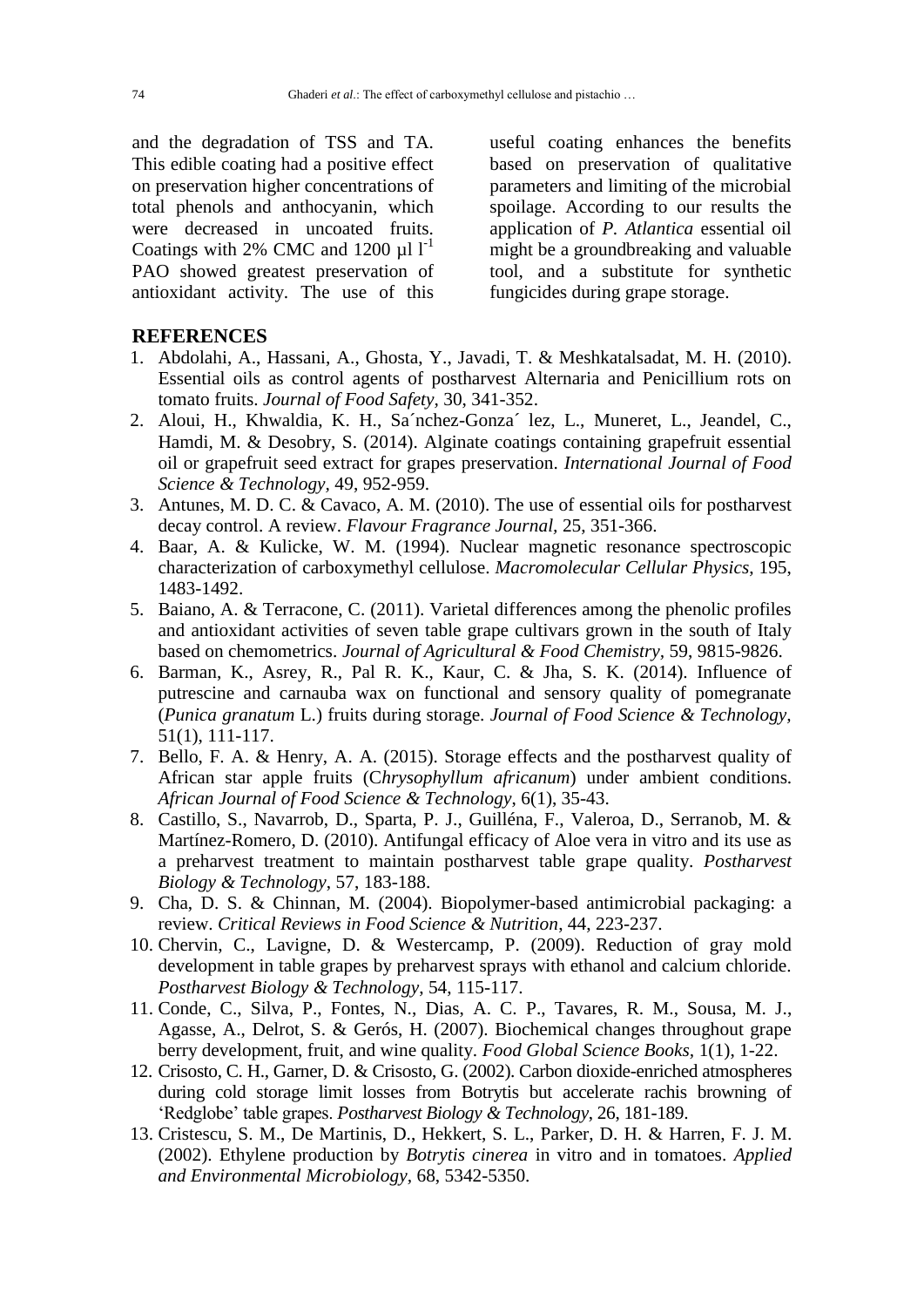- 14. Delazar, A., Reid, G. & Sarker, D. (2004). GC-MS Analysis of the essential oil from oleoresin of *Pistacia atlantica* VAR. mutica*. Chemistry of Natural Compounds,*  40(1), 24-27.
- 15. Díaz-Mula, H. M., Serrano, M. & Valero, D. (2012). Alginate Coatings Preserve Fruit Quality and Bioactive Compounds during Storage of Sweet Cherry Fruit. *Food Bioprocess Technology*, 5, 2990-2997.
- 16. Elmer, P. A. G. & Reglinski, T. (2006). Biosuppression of *Botrytis cinerea* in grapes. *Plant Pathology,* 55, 155-177.
- 17. Ferreyra, R. M., Vi˜na, S. Z., Mugridge, A. & Chaves, A. R. (2007). Growth and ripening season effects on antioxidant capacity of strawberry cultivar Selva. *Scientia Horticulturae,* 112, 27-32.
- 18. Gol, N. B., Patel, R. & Rao, T. V. R. (2013). Improvement of quality and shelf-life of strawberries with edible coatings enriched with chitosan. *Postharvest Biology & Technology*, 85, 185-195.
- 19. Gourine, N., Yousfi, M., Bombarda, I., Nadjemi, B. & Gaydou, E. (2010). Seasonal variation of chemical composition and antioxidant activity of essential oil from *Pistacia atlantica* Desf. Leaves. *Journal of the American Oil Chemists' Society*, 87, 157-166.
- 20. Guillén, F., Zapata, P. J., Martinez-Romero, D., Castillo, S., Serrano, M. & Valero, D. (2007). Improvement of the overall quality of table grapes stored under modified atmosphere packaging in combination with natural antimicrobial compounds. *Journal of Food Science,* 72, 185-190.
- 21. Hassani, A., Fathi, Z., Ghosta, Y., Abdollahi, A., Meshkatalsadat, M. H. & Jalili Marandi, R. (2012). Evaluation of plant essential oils for control of postharvest brown and gray mold rots on apricot. *Journal of Food Safety*, 32, 94-101.
- 22. Hatamnia, A. A., Abbaspour, N. & Darvishzadeh, R. (2014). Antioxidant activity and phenolic profile of different parts of Bene (*Pistacia atlantica* subsp. kurdica) fruits. *Food Chemistry*, 145, 306-311.
- 23. Hesami, G., Hesami, S. & Fatemi, A. (2013). Effect of *Pistacia atlantica* Subsp. Kurdica essential oil and acetic acid on Botrytis cinerea growth in culture media, grape and cucumber fruits. *International Journal of Microbiology & Mycology*, 1(2), 13-21.
- 24. Hussain, P. R., Suradkar, P. P., Wani, A. M. & Dar, M. A. (2015). Retention of storage quality and post-refrigeration shelf-life extension of plum (*Prunus domestica* L.) cv. Santa Rosa using combination of carboxymethyl cellulose (CMC) coating and gamma irradiation. *Radiation Physics & Chemistry*, 107, 136-148.
- 25. Hussain, P. R., Rather, S. A., Suradkar, P., Parveen, S., Mir, M. A. & Shafi, F. (2016). Potential of carboxymethyl cellulose coating and low dose gamma irradiation to maintain storage quality, inhibit fungal growth and extend shelf-life of cherry fruit. *Journal of Food Science and Technology*, 53(7), 2966-2986.
- 26. Jiang, Y. & Li, Y. (2001). Effects of chitosan coating on postharvest life and quality of longan fruit. *Food Chemistry*, 73, 139-143.
- 27. Jin, P., Wang, S. Y., Gao, H., Chen, H., Zheng, Y. & Wang, C. Y. (2012). Effect of cultural system and essential oil treatment on antioxidant capacity in raspberries. *Food Chemistry*, 132, 399-405
- 28. Khademi, O., Zamani, Z., Poor Ahmadi, E. & Kalantari, S. (2013). Effect of UV-C radiation on postharvest physiology of persimmon fruit (*Diospyros kaki* Thunb.) cv. `Karaj´ during storage at cold temperature. *International Food Research Journal*, 20(1), 247-253.
- 29. Kulkarni, A. P. & Aradhya, S. M. (2005). Chemical changes and antioxidant activity in pomegranate arils during fruit development. *Food Chemistry*, 93, 319-324.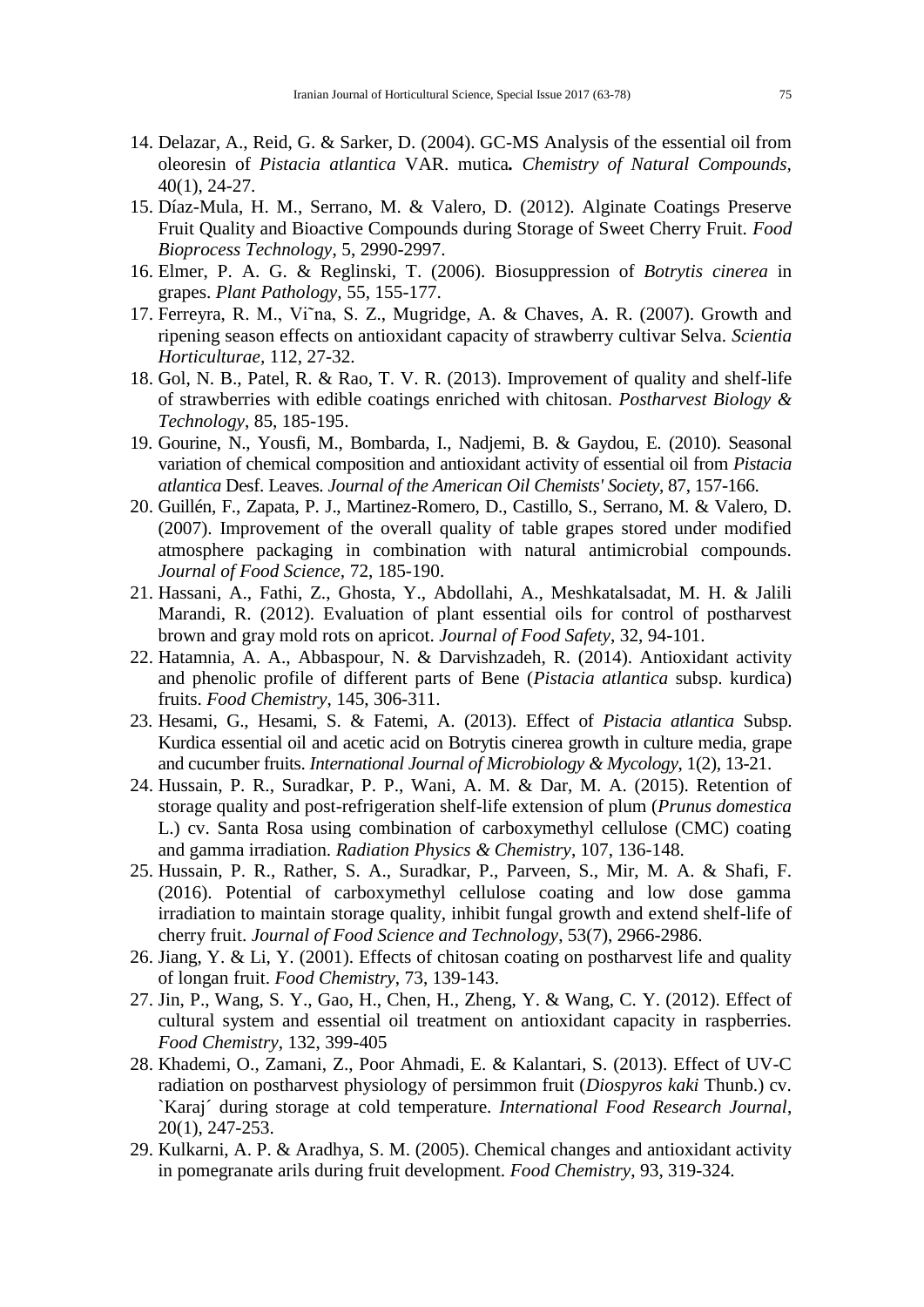- 30. Liu, J., Tian, S. P., Meng, X. H. & Xu, Y. (2007). Effects of chitosan on control of postharvest diseases and physiological responses of tomato fruit. *Postharvest Biology & Technol*, 44, 300-306.
- 31. Lutz, M., Jorquera, K., Cancino, B., Ruby, R. & Henriquez, C. (2011). Phenolics and antiox-idant capacity of table grape (Vitis vinifera L.) cultivars grown in Chile. *Journal of Food Science,* 76, 1088-1093.
- 32. Maftoonazad, N., Ramaswamy, H. S. & Marcotte, M. (2008). Shelf-life extension of peaches through sodium alginate and methyl cellulose edible coating. *International Journal of Food Science & Techology,* 43, 951-957.
- 33. Malmiri, H. J., Osman, A., Tan, C. P. & Rahman, A. R. (2011). Evaluation of effectiveness of three cellulose derivative-based edible coatings on changes of physico-chemical characteristics of 'Berangan' banana (*Musa sapientum* cv. Berangan) during storage at ambient conditions. *International Food Research Journal*, 18, 1381-1386.
- 34. Maqbool, M., Ali, A. & Alderson, P. G. (2010). Effect of cinnamon oil on incidence of anthracnose disease and postharvest quality of bananas during storage. *International Journal of Agriculture Biology*, 12, 516-520.
- 35. Marino, M., Bersani, C. & Comi, G. (2001). Impedance measurements to study the antimicrobial activity of essential oils from Lamiaceae and Compositae. International *Journal of Food Microbiology*, 67, 185-187.
- 36. Melgarejo-Flores, B. G., Ortega-Ramírez, L. A., Silva-Espinoza, B. A., González-Aguilar, G. A., Miranda, M. R. A. & Ayala-Zavala, J. F. (2013). Antifungal protection and antioxidant enhancement of table grapestreated with emulsions, vapors, and coatings of cinnamon leaf oil. *Postharvest Biology & Technology*, 86, 321-328.
- 37. Meng, X., Li, B., Liu, J. & Tian, S. 2008. Physiological responses and quality attributes of table grape fruit to chitosan preharvest spray and postharvest coating during storage. *Food Chemistry*, 106, 501–508.
- 38. Mónica, G.M. & Wrolstad, R.E. 2001. Characterization and Measurement of Anthocyanins by UV-Visible Spectroscopy. *Current Protocols in Food Analytical Chemistry*, F1.2.1-F1.2.13.
- 39. Nordin, M.A.F., Harun, W. H. A.W. & Razak, F. A. 2013. Antifungal susceptibility and growth inhibitory response of oral Candida species to *Brucea javanica* Lin. Extract. *BMC Complementary & Alternative Medicine,* 13, 342-350.
- 40. Pastor, C., Sánchez-González, L., Marcilla, A., Chiralt, A., Chafer, M. & Gonzalez-Martinez, C. (2011). Quality and safety of table grapes coated with hydroxypropylmethylcellulose edible coatings containing propolis extract. *Postharvest Biology & Technology*, 60, 64-70.
- 41. Plotto, A., Roberts, R. G. & Roberts, D. D. (2003). Evaluation of plant essential oils as natural postharvest disease control of tomato (*Lycopersicum esculentum*). *Acta Horticulturae*, 628,737-745.
- 42. Ramezani, H., Singh, H. P., Batish, D. R., Kohli, R. K. & Dargan, J. S. (2002). Fungicidal effect of volatile oils from Eucalyptus citriodora and its major constituent citronellal. *New Zealand Plant Protection*, 55, 327-330.
- 43. Sánchez-González, L., Vargas, M., González-Martínez, C., Chiralt, A. & Cháfer, M. (2009). Characterization of edible films based on hydroxypropylmethylcellulose and tea tree essential oil. *Journal of Food Hydrocolloid*, 23, 2102-2109.
- 44. Sánchez-González, L., González-Martínez, C., Chiralt, A. & Cháfer, M. (2010a). Physical and antimicrobial properties of chitosan-tea tree essential oil composite films. *Journal of Food Engineering*, 98, 443-452.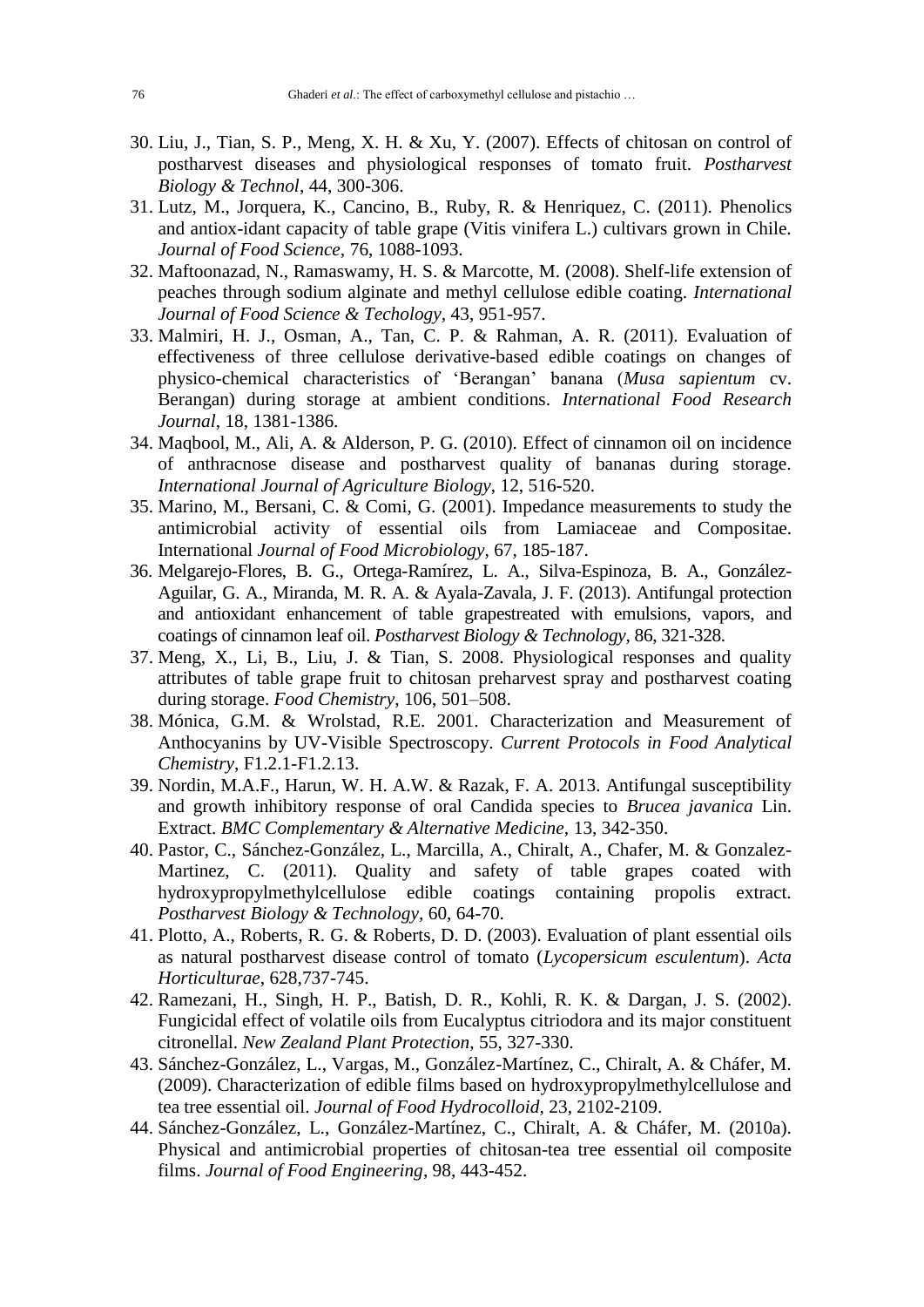- 45. Sánchez-González, L., Cháfer, M., Chiralt, A. & González-Martínez, C. (2010b). Physical properties of edible chitosan films containing bergamot essential oil and their inhibitory action on Penicillium italicum. *Carbohydrate Polymers*, 82, 277-283.
- 46. Sánchez-González, L., Pastor, C., Vargas, M., Chiralt, A., González-Martínez, Ch. & Cháfer, M. (2011a). Effect of hydroxypropylmethylcellulose and chitosan coatings with and without bergamot essential oil on quality and safety of cold-stored grapes. *Postharvest Biology & Technology*, 60, 57-63.
- 47. Sánchez-González, L., Vargas, M., Gonzalez-Martinez, C., Chiralt, A. & Chafer, M. 2011b. Use of essential oils in bioactive edible coatings: a review. *Food Engineering Review,* 3, 1-16.
- 48. Sellamuthu, P. S., Sivakumar, D., Soundy, P. & Korsten, L. (2013). Enhancing the defence related and antioxidant enzymes activities in avocado cultivars with essential oil vapours. *Postharvest Biology & Technology*, 81, 66-72.
- 49. Serrano, M., Martinez-Romero, D., Castillo, S., Guillen, F. & Valero, D. (2005). The use of the natural antifungal compounds improves the beneficial effect of MAP in sweet cherry storage. *Innovative Food Science & Emerging Technologies*, 6, 115-123.
- 50. Shiri, M. A., Ghasemnezhad, M., Bakhshi, D. & Sarikhani, H. (2013). Effect of postharvest putrecine application and chitosan coating on maintaining quality of table grape "Shahroudi" during long-term storage. *Journal of Food Processing & Preservation,* 37, 999-1007.
- 51. Slinkard, K. & Singleton, V. L. (1977). Total phenol analyses: automation and comparison with manual methods. *American Journal of Enology & Viticulture*, 28, 49-55.
- 52. Talibi, I., Askarne, L., Boubaker, H., Boudyach, E. H., Msanda, F., Saadi, B. & Ait Ben Aoumar, A. (2012). Antifungal activity of Moroccan medicinal plants against citrus sour rot agent *Geotrichum candidum*. *Letters in Applied Microbiology*, 55, 155-161.
- 53. Tanović, B., Hrustić, J., Mihajlović, M., Grahovac, M. & Delibašić, G. (2015). *Botrytis cinerea* in raspberry in Serbia II: Growth rate and virulence of isolates. *Pesticides & phyttomedicine* (Belgrade), 30(1), 9-16.
- 54. Taira, S., Ono, M. & Matsumoto, N. (1997). Reduction of persimmon astringency by complex formation between pectin and tannin. *Postharvest Biology & Technology*, 12, 265-271.
- 55. Tian, J., Ban, X. Q., Zeng, H., He, J. S., Huang, B. & Wang, Y. W. (2011). Chemical composition and antifungal activity of essential oil from *Cicuta virosa* L. var. latisecta Celak. *International Journal of Food Microbiology*, 145, 464-470.
- 56. Tien, C. L., Letendre, M., Ispas-Szabo, P., Mateescu, M. A., Patterson, G. D., Yu, H. L. & Lacroix, M. (2000). Development of biodegradable films from whey proteins by cross-linking and entrapment in cellulose. *Journal of Agricultural & Food Chemistry*, 48, 5566-5575.
- 57. Toivonen, P. M. A. (2007). Fruit maturation and ripening and their relationship to quality. *Stewart Postharvest Review*, 3(2), 1-7.
- 58. Togrul, H. & Arslan, N. (2003). Production of carboxymethyl cellulose fromsugar beet pulp cellulose and rheological behaviour of carboxymethyl cellulose. *Carbohydrate Polymers*, 54, 73-82.
- 59. Tzortzakis, N. G. (2009). Impact of cinnamon oil-enrichment on microbial spoilage of fresh produce. *Innovative Food Science & Emerging Technologies*, 10, 97-102.
- 60. Ultee, A., Kets, E. P. W. & Smid, E. J. (1999). Mechanisms of action of cavacrol on the food-borne pathogen Bacillus cereus. *Applied & Environmental Microbiology*, 65, 4606-4610.